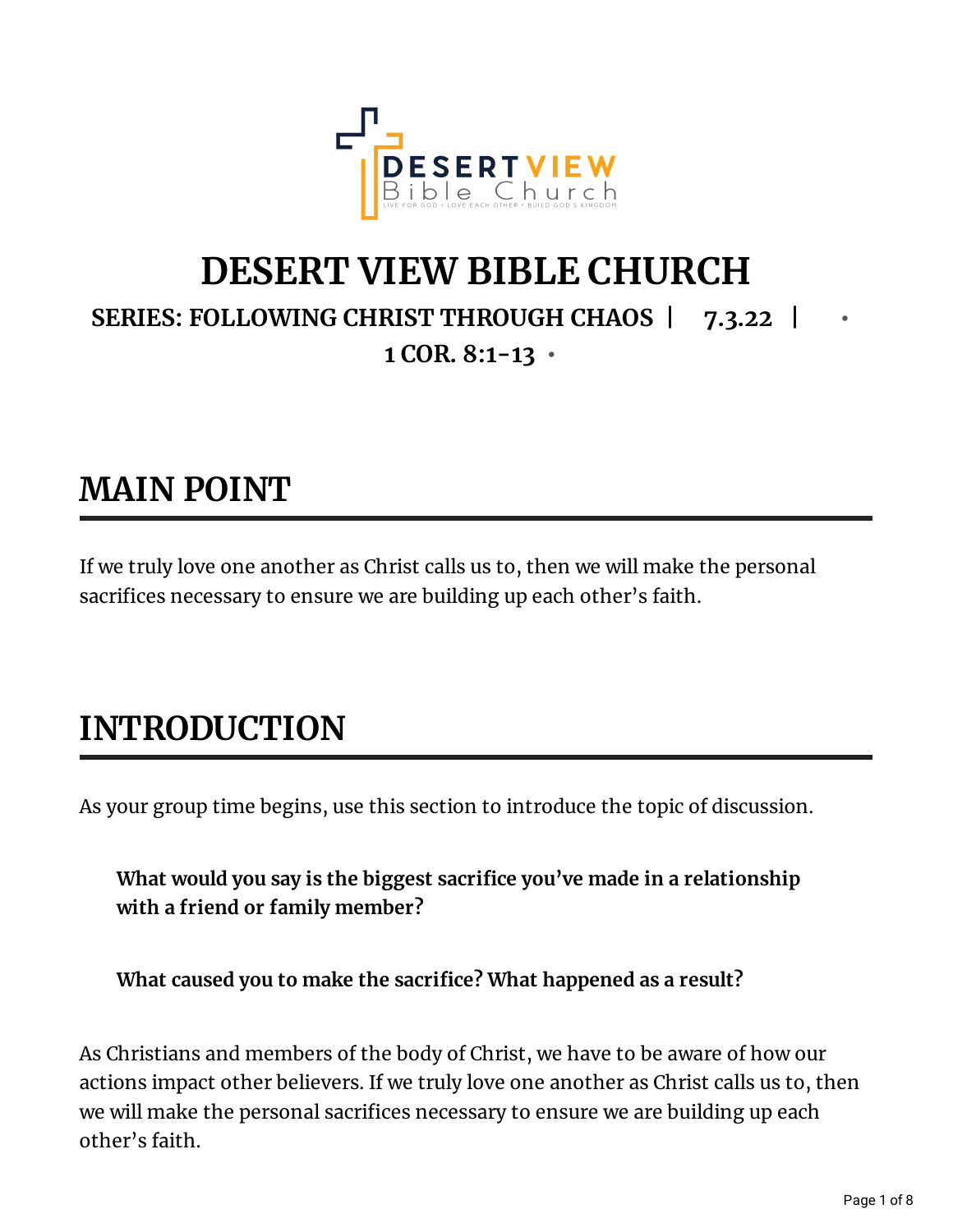# **UNDERSTANDING**

Unpack the biblical text to discover what the Scripture says or means about a particular topic.

#### **READ 1 CORINTHIANS 8:1-8.**

Paul identified a specific issue the Corinthians had raised in a letter to him. The issue here was food offered to idols. Purchasing leftover meat from the temple sacrifices was a common practice for Corinth's citizens. This practice, however, raised a moral question for some Christians. Were they participating in idolatry by eating the meat?

### **What are some behaviors that your peers often have questions or hesitations about?**

### **How were some of the Corinthian Christians seeking to justify their decision to eat food oered to idols?**

We'll see in verses 4-8 that these Corinthian believers knew that the idols people worshiped were nothing more than man-made objects; they weren't real. For this reason, they didn't have any issue buying the leftover sacrificial meat in the market. They claimed their knowledge justified their action. Christians do have the benefit of knowledge that God has revealed through His Word and supremely in His Son, Jesus Christ. However, Paul knew also that knowledge had become something of a code word for the proud and self-sufficient Corinthian Christians.

#### **What did Paul mean in verse 3 that to love God is to be known by God?**

When it comes to deciding what behaviors are appropriate for Christians, what's the first thing we should consider? Some would say knowledge: "What seems like the most logical thing to do?" While this isn't necessarily a bad place to start, it isn't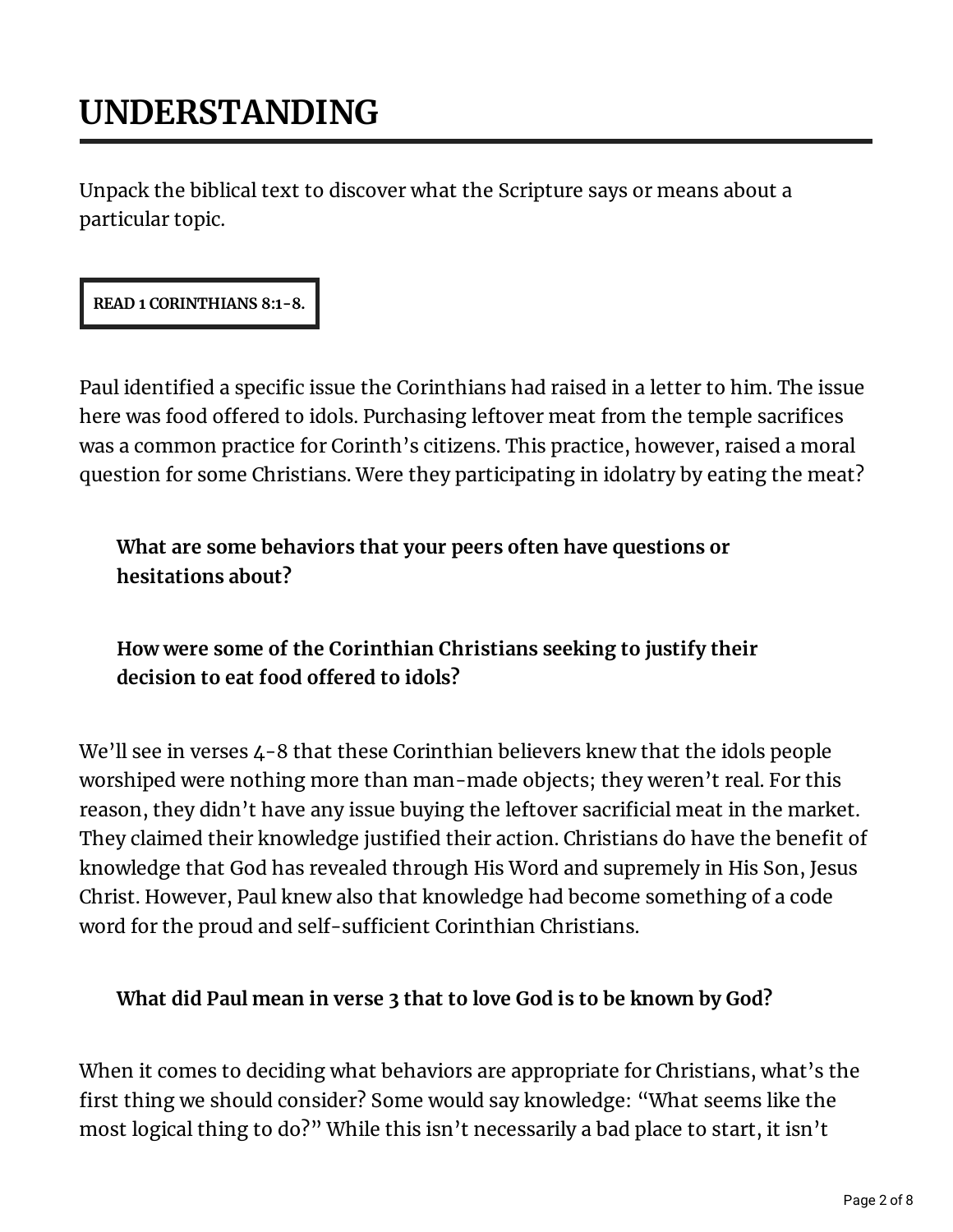always the best. Here's the best question to ask: "What's the most loving thing I can do?" This makes our decisions relationship-based rather than logic-based. Think about Jesus. Did He most often operate out of logic or out of love? As Christfollowers, we're not required to understand everything. However, we are called to love God and others. This is what Paul was calling the church in Corinth to do—look at relationships, not just rules.

**How might we tear down other believers when we exercise our knowledge without love's limitation?**

**When you make decisions, what usually comes to your mind rst: being logical or being loving? Explain.**

When love replaces legalism, we are freed up to focus on how people are doing more than on what they're doing. Choosing to operate from a position of love goes against everything this world teaches. It requires us to take a back seat and put others first. It requires sacrifice of personal interests in order to build up the faith of others. As members of the church, the body of Christ, we are called to display love in the same manner Jesus did. That's a tall order.

**For Paul, what did idols represent? How did this truth inuence the decision of some Christians to eat the meat?**

**What could the "knowledgeable" group of people have done to help those who were not comfortable with eating food sacriced to idols?**

Those in the Corinthian church for whom pagan idolatry wasn't an issue could eat meat sacrificed to idols without committing sin. The idols aren't real, the reasoning goes, and therefore there is nothing wrong with eating meat sacrificed to what does not exist. They were right, but not everyone in the church body had this understanding. In verses 7-8, Paul described other believers for whom eating food offered to an idol would be sin. These Christians associated the meat with past acts of immorality and unbelief.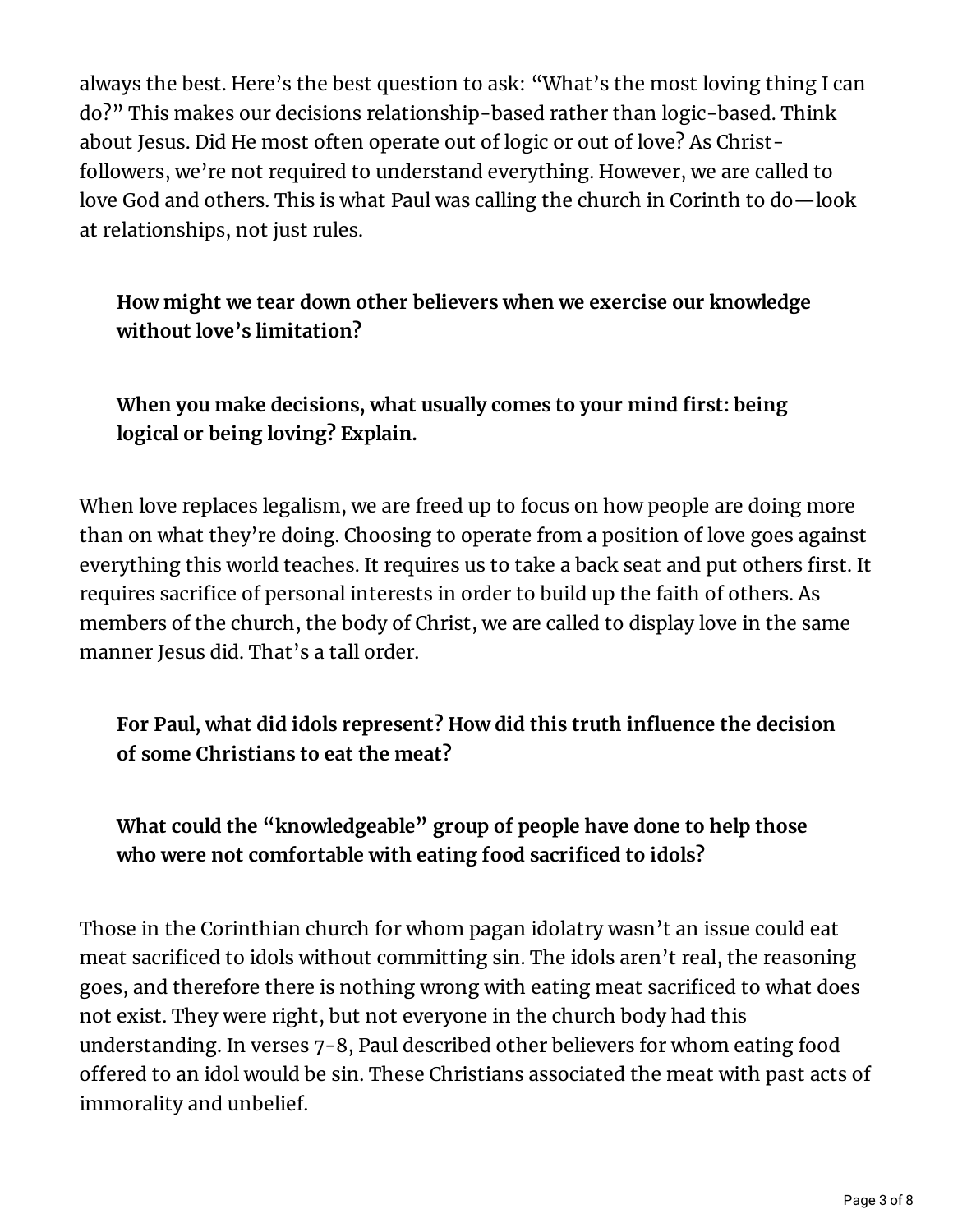**How are the issues surrounding things like what we eat, drink, or watch on TV dierent than issues surrounding moral absolutes? What approach do you tend to take toward things that may fall into a "gray area"?**

This passage not only helps us understand our strengths and weaknesses, it also instructs us on how to do life with people who are weak in areas that we happen to be strong. This is where personal sacrifice comes into play. We're responsible for how our actions impact others. Some people complain that this isn't fair, and maybe you agree. Why should we abstain from something we don't feel convicted about just because someone else is convicted about it? The reason, as Paul already emphasized, is love. When we truly love others, their relationship with God matters more to us than our personal interests.

**READ 1 CORINTHIANS 8:9-13.**

**Who did Paul consider "weak brothers"? Was he using this term negatively? Explain.**

Knowledge or personal beliefs about meat sacrificed to idols defined those who were strong or weak in Paul's argument. The strong Christians saw nothing wrong with eating meat sacrificed to idols and did not sin when they ate it. The weak Christians were so used to idolatry that eating meat sacrificed to idols violated their moral beliefs. Should each be allowed to pursue their own convictions and ignore the concerns of others? Paul's answer was no.

#### **Whom do we hurt when we insist on our rights, and how do we hurt them?**

When we operate in love, we're willing to do what it takes to look out for our brothers and sisters. We strive to know each other well enough to know where we are weak and strong so that our actions don't become stumbling blocks for one another. This is why community is so important. Know your friends well enough to know what causes them to sin and stay away from that stuff.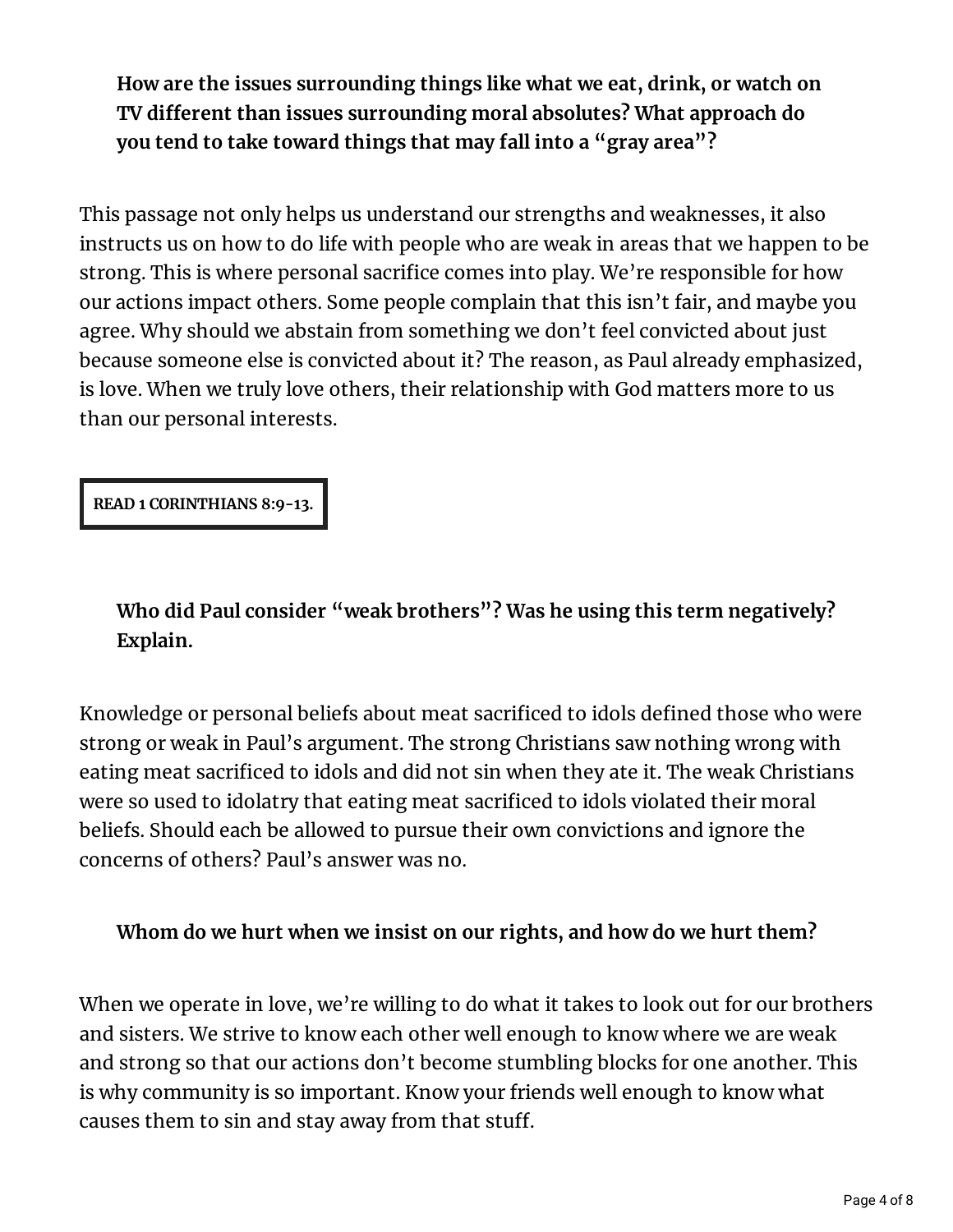**Have you ever thought of your knowledge or rights as sin (v. 12)? When do they become so?**

**Paul reminded the Corinthian Christians that God cared more about the attitude with which they ate than the specics of what they ate. What is the attitude that pleases God regardless of what we do?**

## **APPLICATION**

Help your group identify how the truths from the Scripture passage apply directly to their lives.

**Do you know where your friends are strong and weak? If you don't know, what does this reveal about the areas in which your relationships need to grow?**

**How do we demonstrate with our actions that we consider the spiritual health of the body more important than exercising our rights?**

**How can you ensure that you aren't becoming a stumbling block to others?**

### **PRAYER**

Pray for love to become the defining characteristic of our group and our church. Pray that your group members will allow love to direct their actions and choose what's best as they make personal sacrifices in order to strengthen the body of Christ.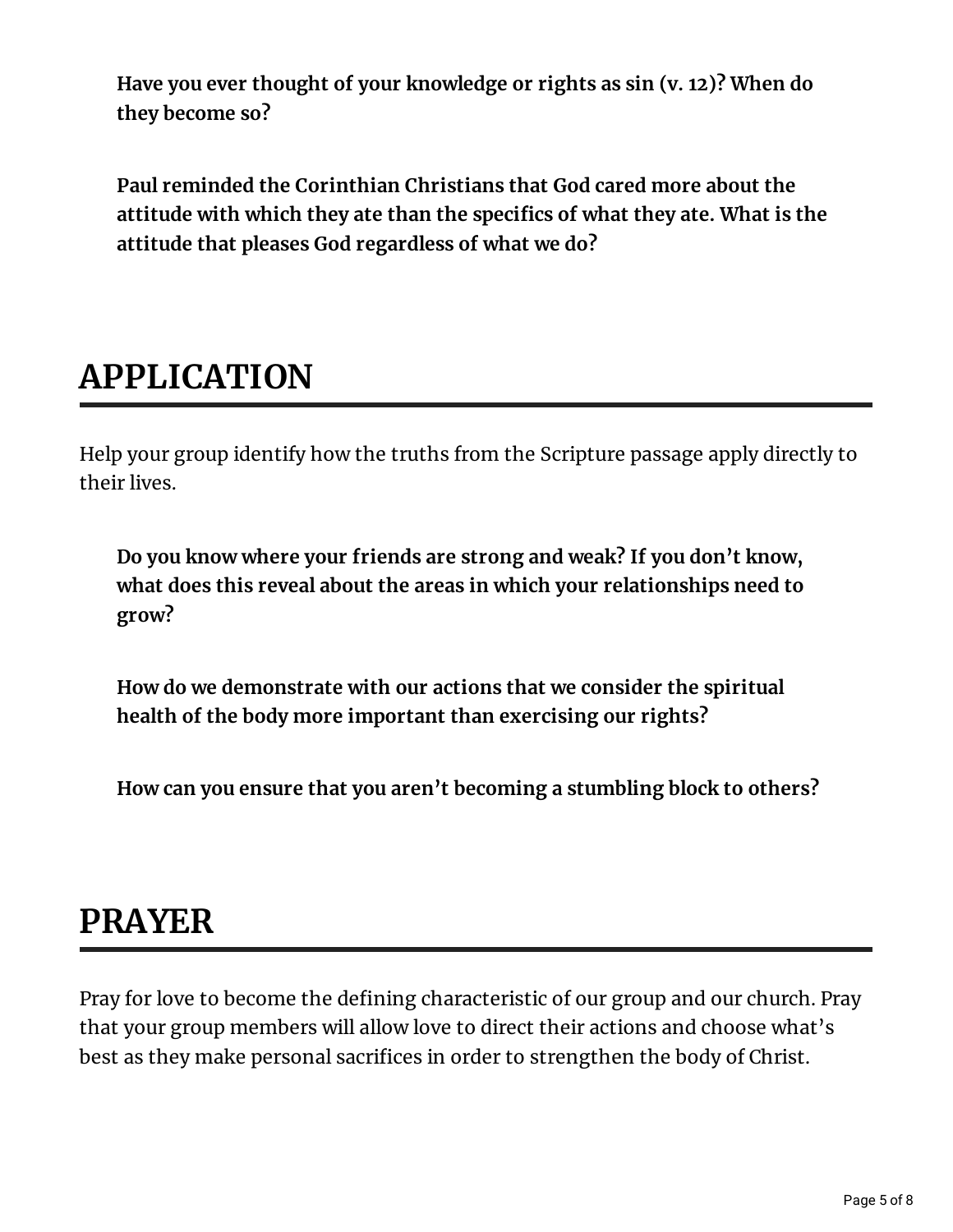#### **1 CORINTHIANS 8:1-13**

8:1 Paul began by quoting a slogan of some other church members who evidently had no problems with the practice: "we all have knowledge." He in fact agreed with the statement on its face. Christians do have knowledge that God has revealed through His Word and supremely in His Son, Jesus Christ. However, Paul knew also that knowledge had become something of a code word for the proud and self-sufficient Corinthian Christians. Some of them believed they had achieved a superior level of spiritual understanding. They saw other church members as weaklings.

Paul warned against believers' misuse of knowledge. The Corinthians thought knowledge was an end in itself; Paul pointed out that knowledge by itself only inflates with pride. The Greek word for inflates literally means to puff up. It emphasized the empty and foolish manner in which these Christians claimed to have knowledge. In contrast, love builds up. Paul had much to say to these believers about loving one another.

8:2 A person who thinks he knows anything is engaging in self-deception when that knowledge is the extent of his or her efforts. Knowledge alone is inadequate for Christian living. Knowledge without godly wisdom can, in fact, be hurtful and dangerous. With knowledge alone, the puffed-up Christian does not yet know ... as he ought to know. In one sense, then, knowledge should lead believers to humbly admit how much they don't know.

8:3 Love is the reigning Christian virtue from first to last. Whatever level of knowledge a Christian may have, the main reason for having that knowledge is to love God. Love is accessible to the youngest and newest Christians and must be the central quality of the oldest and most mature Christians. Loving God is not primarily about the amount of knowledge we have; it's about whether we are known by Him.

8:4-6 The controversy was about eating "food offered to idols" and Paul paused in verses 4-6 to comment on what these idols represented. He reminded them that "an idol is nothing in the world." The wood and metal representations of pagan deities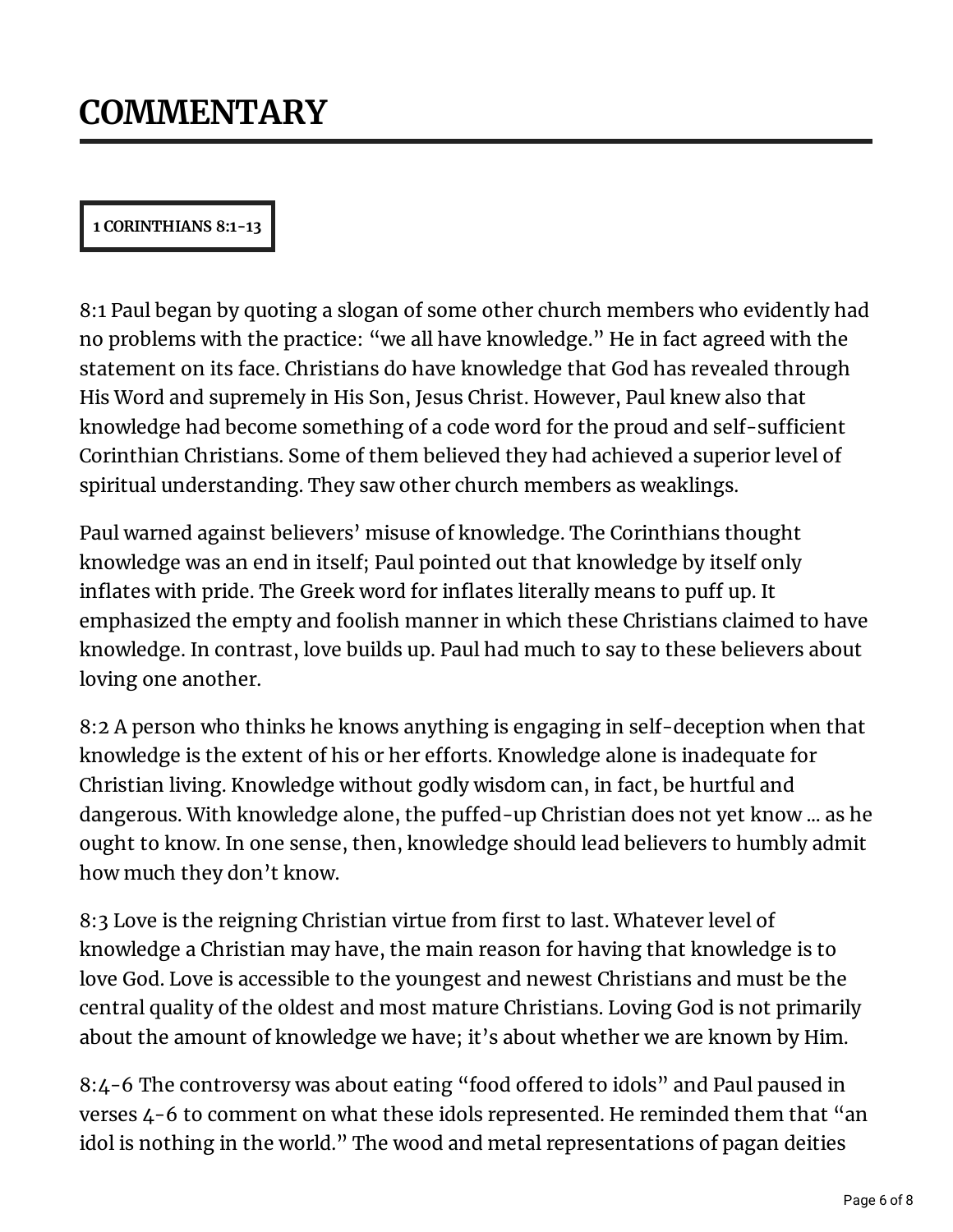were fabrications by artisans of nonexistent gods and goddesses. Old Testament prophets (Isaiah 44:6-20) and other writers (Psalm 115:4-7) mocked the worship of man-made objects. Paul repeated the important principle of Deuteronomy 6:4 that "there is no God but one." The worship of idols was in reality a worship of demons and Satan, who is the author of all false religions (John 8:44; 1 Corinthians 10:20; Revelation 9:20).

8:7 The Greek word translated "conscience" refers to "self-consciousness" and a proper understanding of the term is essential in interpreting this passage. Conscience is a part of people's creation in the image of God and plays a vital role in the conduct of moral beings. Conscience serves as a personal guide and judge of conduct. Regarding past actions, it gives a sense of approval or disapproval. If we do something we believe is wrong, the conscience responds with conviction of sin. If we do what we believe to be right, conscience responds with approval. In order for the conscience to perform properly it must be informed by Scripture and guided by the Holy Spirit.

8:8 Paul made it clear that he was not talking about an act involving an absolute moral principle. Absolute moral principles such as prohibitions against murder, lying, or theft can never be right. The consumption of food was different. Eating or refusing to eat food "will not make us acceptable to God." Paul was agreeing with the Christians who believed they could eat meat sacrificed to idols. He did not, however, give them permission to exercise unilaterally their right to consume it. The Greek word translated "right" refers to authority or power (1 Corinthians 9:4-6,12,18; 11:10; 15:24). In this context it refers to the freedom of Christians with knowledge to eat meat sacrificed to idols without sinning.

8:9 After underscoring the principle of love, Paul applied it directly to a specific matter of conduct. The knowledgeable Corinthian Christians were right in their assertion that an idol was nothing (see 8:4), but they failed to take into consideration the views of other church members. By forging ahead and insisting on the right to eat meat that had been offered to an idol, they risked becoming a stumbling block to the weak. The term weak may refer to relatively new Christians. Another option, however, is that Paul intentionally used a term that mimicked the way the puffed-up Christians viewed any church member who was offended by their eating meat from pagan temples.